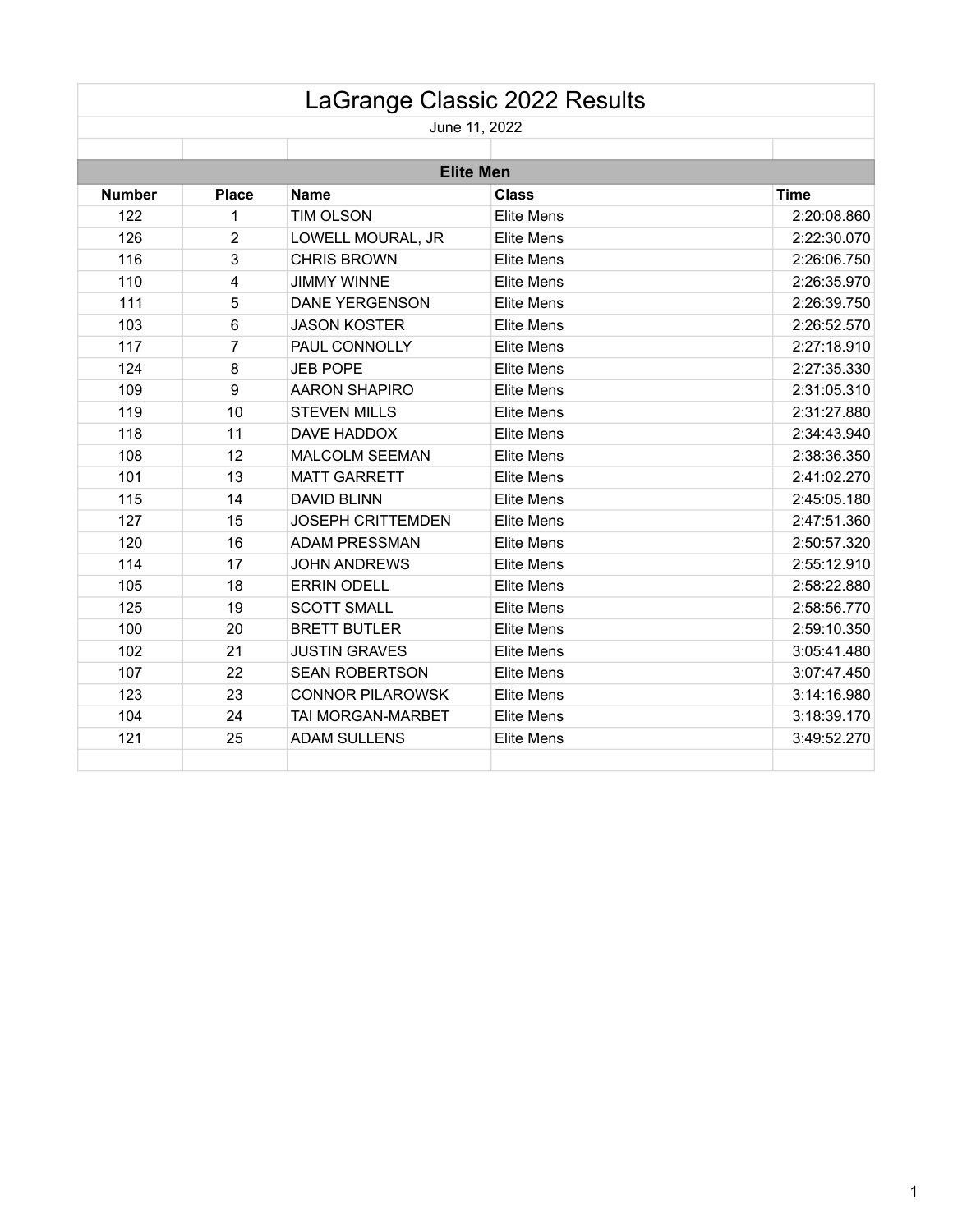| <b>Elite Women</b> |                         |                          |                        |             |  |
|--------------------|-------------------------|--------------------------|------------------------|-------------|--|
| <b>Number</b>      | <b>Place</b>            | Name                     | Class                  | <b>Time</b> |  |
| 113                | 1                       | <b>SARAH JOHNSTON</b>    | Elite Womens           | 2:57:16.600 |  |
| 128                | $\overline{2}$          | <b>TESSA JOHNSON</b>     | Elite Womens           | 3:00:27.040 |  |
|                    |                         |                          |                        |             |  |
|                    |                         |                          | <b>Sport Men</b>       |             |  |
| <b>Number</b>      | <b>Place</b>            | <b>Name</b>              | <b>Class</b>           | <b>Time</b> |  |
| 306                | 1                       | <b>SETH WARFIELD</b>     | SPORT COURSE MEN 25-34 | 2:45:59.650 |  |
| 319                | $\overline{2}$          | <b>REED CRANE</b>        | SPORT COURSE MEN 25-34 | 2:47:47:000 |  |
| 359                | 3                       | <b>JAKEUB CHAPMAN</b>    | SPORT COURSE MEN 25-34 | 3:07:42.570 |  |
|                    |                         |                          |                        |             |  |
| <b>Number</b>      | <b>Place</b>            | <b>Name</b>              | <b>Class</b>           | <b>Time</b> |  |
| 350                | 1                       | <b>JASON PALMER</b>      | SPORT COURSE MEN 35-44 | 2:24:41.800 |  |
| 357                | $\overline{2}$          | <b>BRIAN LINDSTRAND</b>  | SPORT COURSE MEN 35-44 | 2:55:46.650 |  |
| 303                | 3                       | <b>JOSH SMITH</b>        | SPORT COURSE MEN 35-44 | 3:14:51.890 |  |
| 363                | $\overline{4}$          | <b>KEVIN ALVORD</b>      | SPORT COURSE MEN 35-44 | 3:16:04.810 |  |
| <b>Number</b>      | <b>Place</b>            | <b>Name</b>              | <b>Class</b>           | <b>Time</b> |  |
| 360                | $\mathbf{1}$            | <b>MATT BOWMAN</b>       | SPORT COURSE MEN 45-54 | 2:22:35.380 |  |
| 355                | $\overline{2}$          | <b>JOHN BERGENSKE</b>    | SPORT COURSE MEN 45-54 | 2:27:59.270 |  |
| 353                | 3                       | <b>DAN COMER</b>         | SPORT COURSE MEN 45-54 | 2:31:31.190 |  |
| 362                | $\overline{\mathbf{4}}$ | <b>ERIC GERDES</b>       | SPORT COURSE MEN 45-54 | 2:42:06.680 |  |
| 358                | 5                       | <b>JIM GALLEGOS</b>      | SPORT COURSE MEN 45-54 | 2:43:19.460 |  |
| 366                | $6\phantom{1}$          | <b>BILL JUSTICE</b>      | SPORT COURSE MEN 45-54 | 2:46:50.940 |  |
| 374                | $\overline{7}$          | <b>JIM MCINTOSH</b>      | SPORT COURSE MEN 45-54 | 2:55:41.860 |  |
| 369                | 8                       | <b>ALEX COUSINS</b>      | SPORT COURSE MEN 45-54 | 2:56:31.350 |  |
| 311                | $9\,$                   | <b>JAY BALAGTAS</b>      | SPORT COURSE MEN 45-54 | 3:25:12.140 |  |
| 356                | 10                      | <b>TERRY GRAFE</b>       | SPORT COURSE MEN 45-54 | 3:31:37.850 |  |
| 315                | 11                      | <b>WILLIAM OLDHAM</b>    | SPORT COURSE MEN 45-54 | 4:43:37.170 |  |
|                    |                         |                          |                        |             |  |
| <b>Number</b>      | <b>Place</b>            | <b>Name</b>              | <b>Class</b>           | <b>Time</b> |  |
| 375                | 1                       | <b>ERIC JOHNSON</b>      | SPORT COURSE MEN 55-64 | 2:22:02.770 |  |
| 300                | 2                       | ANDY HOUGUM              | SPORT COURSE MEN 55-64 | 2:25:46.880 |  |
| 312                | 3                       | MICHAEL CHAPMAN          | SPORT COURSE MEN 55-64 | 2:36:30.720 |  |
| 372                | $\overline{\mathbf{4}}$ | <b>KEVIN BURKE</b>       | SPORT COURSE MEN 55-64 | 3:01:48.480 |  |
| 365                | 5                       | MICHAEL CHATFIELD        | SPORT COURSE MEN 55-64 | 3:05:01.070 |  |
| 368                | 6                       | <b>BRANDT GUTERMUTH</b>  | SPORT COURSE MEN 55-64 | 3:39:21.260 |  |
| 309                | $\overline{7}$          | <b>TROY TAYLOR</b>       | SPORT COURSE MEN 55-64 | 3:40:58.390 |  |
| 364                | 8                       | <b>KEITH ALVORD</b>      | SPORT COURSE MEN 55-64 | 4:16:07.980 |  |
| <b>Number</b>      | <b>Place</b>            | Name                     | <b>Class</b>           | Time        |  |
| 352                | $\mathbf{1}$            | <b>FRANK SCHMIDBAUER</b> | SPORT COURSE MEN 65-69 | 3:14:58.640 |  |
|                    |                         |                          |                        |             |  |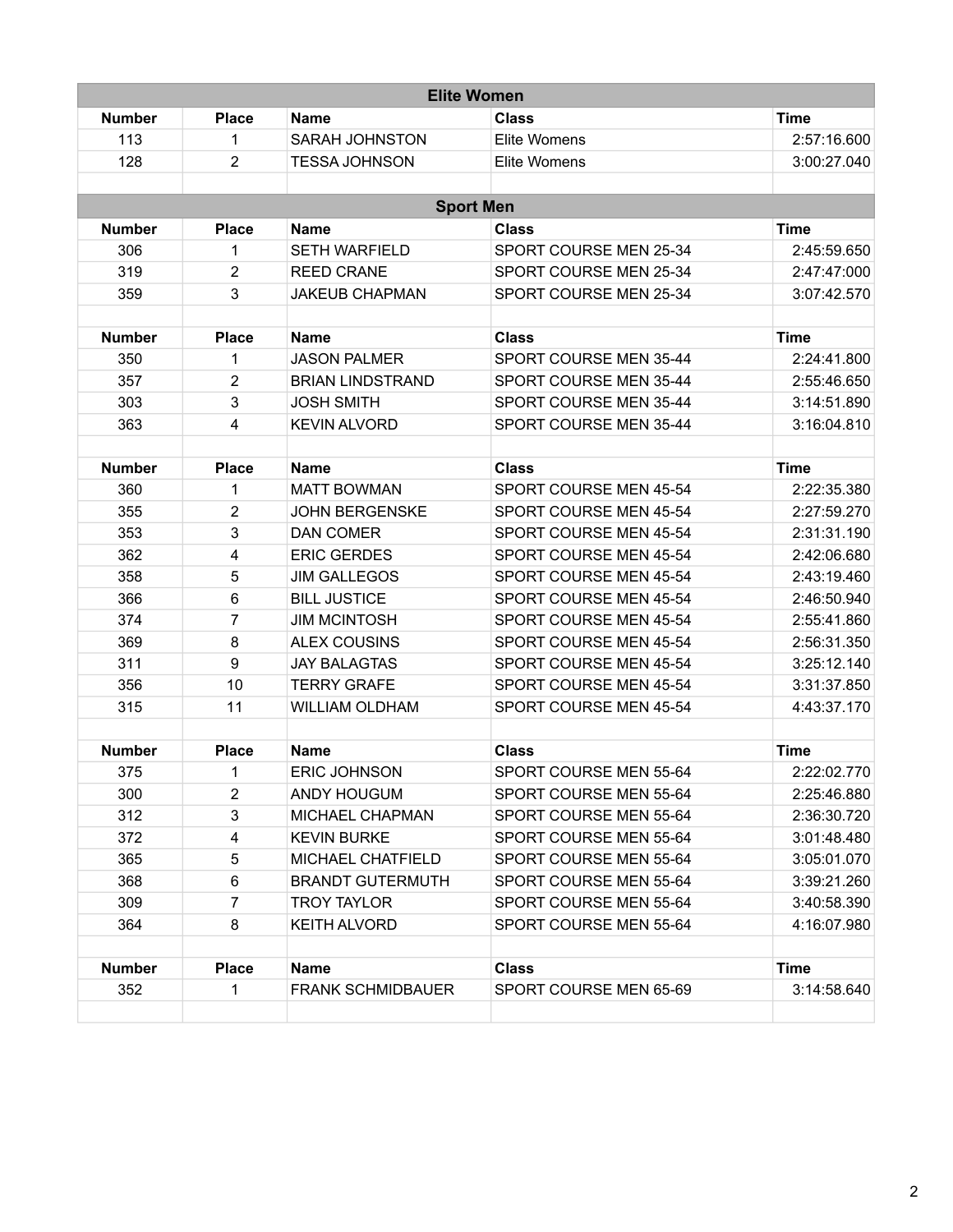| <b>Number</b> | <b>Place</b>   | <b>Name</b>             | <b>Class</b>                  | <b>Time</b> |
|---------------|----------------|-------------------------|-------------------------------|-------------|
| 313           | 1              | <b>DAVID VILLASENOR</b> | SPORT COURSE MEN CLYDESDALE   | 3:07:05.000 |
| 349           | $\overline{2}$ | <b>TIMOTHY DANIELS</b>  | SPORT COURSE MEN CLYDESDALE   | 4:48:33.160 |
|               |                |                         |                               |             |
| <b>Number</b> | <b>Place</b>   | <b>Name</b>             | <b>Class</b>                  | <b>Time</b> |
| 323           | 1              | <b>JIM DOBBS</b>        | SPORT COURSE MEN SINGLESPEED  | 2:40:48.230 |
| 302           | $\overline{2}$ | <b>BRIAN CRANE</b>      | SPORT COURSE MEN SINGLESPEED  | 2:47:55.600 |
| 318           | 3              | <b>KEITH STEWART</b>    | SPORT COURSE MEN SINGLESPEED  | 3:24:48.890 |
|               |                |                         |                               |             |
| <b>Number</b> | <b>Place</b>   | <b>Name</b>             | <b>Class</b>                  | <b>Time</b> |
| 320           | 1              | <b>JOE NIEMER</b>       | SPORT COURSE MEN TEEN 13-18   | 2:30:27.640 |
| 301           | $\overline{2}$ | <b>DYLAN GRUBAUGH</b>   | SPORT COURSE MEN TEEN 13-18   | 2:44:34.040 |
| 361           | 3              | <b>LARS GERDES</b>      | SPORT COURSE MEN TEEN 13-18   | 2:47:47.140 |
| 373           | 4              | <b>DINON MCINTOSH</b>   | SPORT COURSE MEN TEEN 13-18   | 3:15:49.940 |
|               |                |                         |                               |             |
|               |                | <b>Sport Women</b>      |                               |             |
| <b>Number</b> | <b>Place</b>   | <b>Name</b>             | <b>Class</b>                  | <b>Time</b> |
| 354           | 1              | <b>LACEY COMER</b>      | SPORT COURSE WOMEN 35-45      | 2:56:57.280 |
| 305           | $\overline{2}$ | <b>INGRA SMITH</b>      | SPORT COURSE WOMEN 35-45      | 3:14:48.460 |
|               |                |                         |                               |             |
| <b>Number</b> | <b>Place</b>   | <b>Name</b>             | <b>Class</b>                  | <b>Time</b> |
| 348           | $\mathbf{1}$   | REBECCA ROBERTSON       | SPORT COURSE WOMEN 45-55      | 2:42:03.940 |
| 307           | $\overline{2}$ | SAHAILE KRISTOFFERSEN   | SPORT COURSE WOMEN 45-55      | 3:16:45.820 |
| 310           | 3              | <b>CHRISTINA TAYLOR</b> | SPORT COURSE WOMEN 45-55      | 3:35:05.250 |
|               |                |                         |                               |             |
| <b>Number</b> | <b>Place</b>   | <b>Name</b>             | <b>Class</b>                  | <b>Time</b> |
| 351           | $\mathbf{1}$   | <b>JENNIFER DURKIN</b>  | SPORT COURSE WOMEN 55-64      | 2:59:32.550 |
| 367           | 2              | ANGELA GUTERMUTH        | SPORT COURSE WOMEN 55-64      | 3:09:38.220 |
|               |                |                         |                               |             |
| <b>Number</b> | <b>Place</b>   | <b>Name</b>             | <b>Class</b>                  | <b>Time</b> |
| 371           | 1              | <b>MAGGIE ODELL</b>     | SPORT COURSE WOMEN TEEN 13-18 | 2:56:27.120 |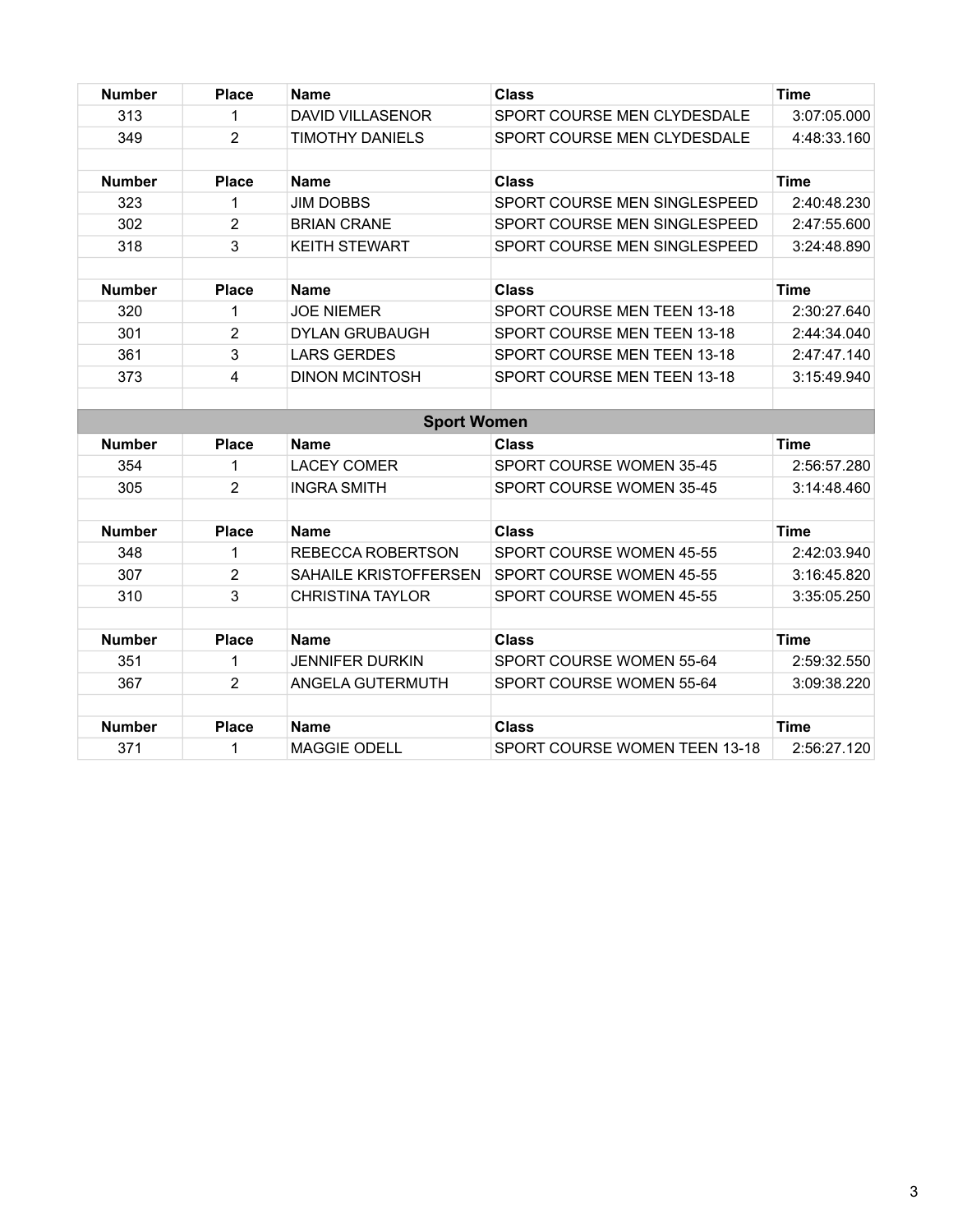|               |                         |                          | <b>Intermediate Men</b>       |             |
|---------------|-------------------------|--------------------------|-------------------------------|-------------|
| Number        | <b>Place</b>            | <b>Name</b>              | <b>Class</b>                  | Time        |
| 201           | $\mathbf{1}$            | NATHANIEL WARFIELD       | <b>INTERMEDIATE MEN 19-24</b> | 1:31:09.180 |
| 251           | $\overline{2}$          | <b>CHRISTOPHER HOGAN</b> | <b>INTERMEDIATE MEN 19-24</b> | 1:33:34.820 |
| 282           | 3                       | <b>OMAR WHITE</b>        | <b>INTERMEDIATE MEN 19-24</b> | 1:45:12.730 |
| <b>Number</b> | <b>Place</b>            | Name                     | <b>Class</b>                  | <b>Time</b> |
| 200           | $\mathbf{1}$            | <b>RILEY JOHNSON</b>     | <b>INTERMEDIATE MEN 25-34</b> | 1:36:53.730 |
| 270           | $\overline{2}$          | <b>TODD DIRKSEN</b>      | <b>INTERMEDIATE MEN 25-34</b> | 1:47:16.100 |
| 267           | 3                       | PHILLIP BARTON           | <b>INTERMEDIATE MEN 25-34</b> | 2:24:09.020 |
| <b>Number</b> | <b>Place</b>            | <b>Name</b>              | <b>Class</b>                  | <b>Time</b> |
| 249           | 1                       | <b>KEVIN ROBERTS</b>     | <b>INTERMEDIATE MEN 35-44</b> | 1:35:23.280 |
| 254           | $\overline{2}$          | <b>TYLER GEIST</b>       | <b>INTERMEDIATE MEN 35-44</b> | 1:35:48.590 |
| 277           | 3                       | <b>TYLER JARDINE</b>     | <b>INTERMEDIATE MEN 35-44</b> | 1:38:28.110 |
| 276           | $\overline{\mathbf{4}}$ | <b>JASON FOUST</b>       | <b>INTERMEDIATE MEN 35-44</b> | 1:52:43.460 |
| 250           | 5                       | <b>ALEJANDRO SOLORIO</b> | <b>INTERMEDIATE MEN 35-44</b> | 1:54:02.230 |
| <b>Number</b> | <b>Place</b>            | Name                     | <b>Class</b>                  | <b>Time</b> |
| 278           | $\mathbf{1}$            | ROBERT CRUMMETT          | <b>INTERMEDIATE MEN 45-54</b> | 1:31:20.680 |
| 280           | $\overline{2}$          | <b>JIM WOOD</b>          | <b>INTERMEDIATE MEN 45-54</b> | 1:34:29.160 |
| 263           | 3                       | <b>JJ KATRI</b>          | <b>INTERMEDIATE MEN 45-54</b> | 1:37:21.290 |
| 260           | 4                       | <b>SEAN MCSMITH</b>      | <b>INTERMEDIATE MEN 45-54</b> | 2:04:34.400 |
| 255           | 5                       | <b>AARON BJARNASON</b>   | <b>INTERMEDIATE MEN 45-54</b> | 2:18:25.720 |
| <b>Number</b> | <b>Place</b>            | <b>Name</b>              | <b>Class</b>                  | <b>Time</b> |
| 284           | 1                       | <b>MITCH JAMES</b>       | <b>INTERMEDIATE MEN 55-64</b> | 1:39:16.630 |
| <b>Number</b> | <b>Place</b>            | <b>Name</b>              | <b>Class</b>                  | <b>Time</b> |
| 252           | 1                       | <b>SCOTT ALVORD</b>      | <b>INTERMEDIATE MEN 65-69</b> | 1:38:22.090 |
| 266           | $\overline{2}$          | <b>GRANT WEIDENBACH</b>  | <b>INTERMEDIATE MEN 65-69</b> | 1:46:38.010 |
| 247           | 3                       | DAVE DUNWOODY            | <b>INTERMEDIATE MEN 65-69</b> | 2:08:40.540 |
| <b>Number</b> | <b>Place</b>            | <b>Name</b>              | <b>Class</b>                  | <b>Time</b> |
| 269           | $\mathbf{1}$            | TURNER JONES             | <b>INTERMEDIATE MEN 70-74</b> | 2:05:54.340 |
| 271           | $\overline{2}$          | <b>RUSSELL DIRKSEN</b>   | <b>INTERMEDIATE MEN 70-74</b> | 2:15:23.690 |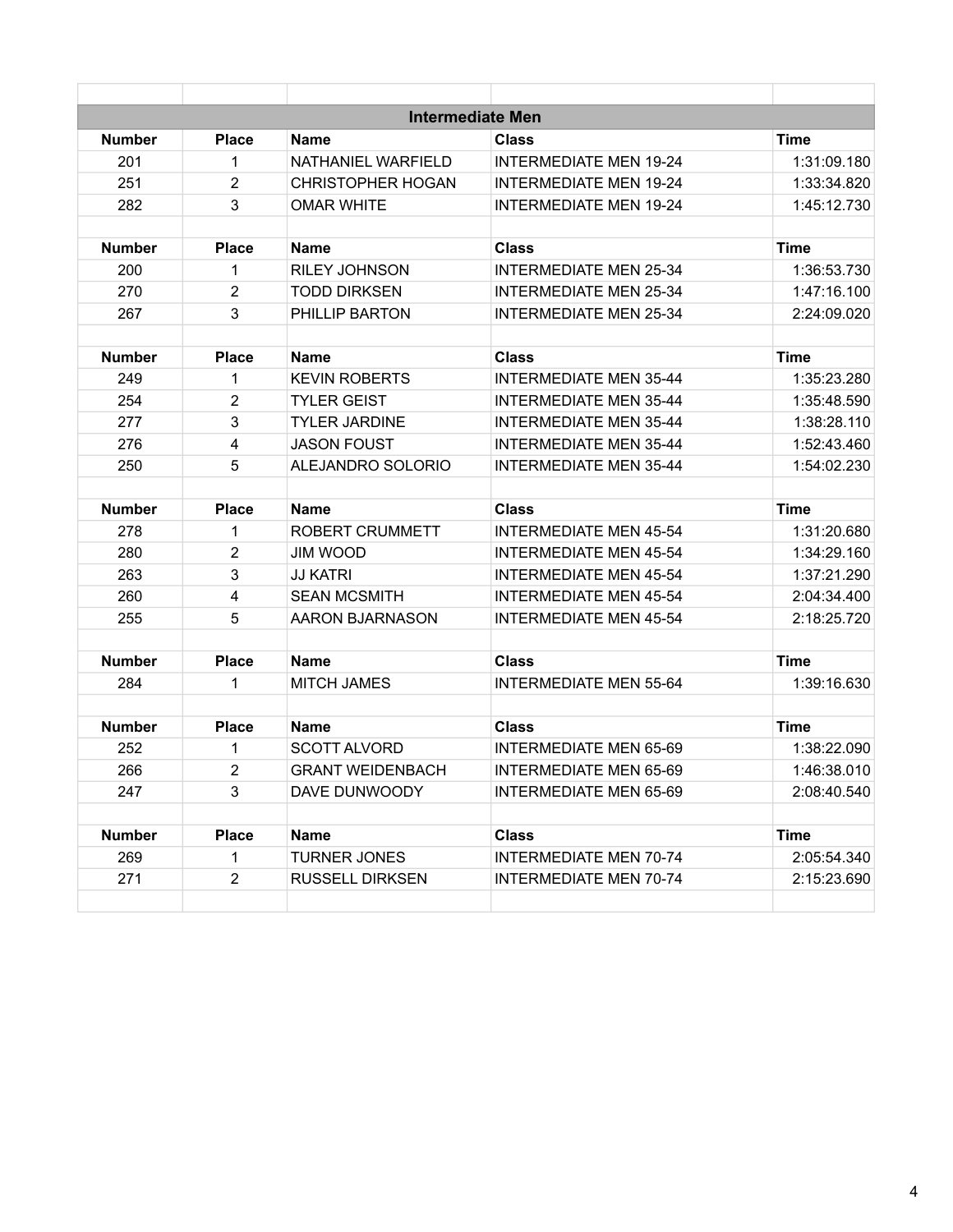| <b>Number</b> | <b>Place</b>   | Name                        | <b>Class</b>                               | <b>Time</b> |
|---------------|----------------|-----------------------------|--------------------------------------------|-------------|
| 268           | 1              | <b>ANDREW KISTNER</b>       | INTERMEDIATE MEN CLYDESDALE<br>2:26:50.310 |             |
| 203           | $\overline{2}$ | <b>TYLER MISNER</b>         | INTERMEDIATE MEN CLYDESDALE<br>2:28:50.800 |             |
|               |                |                             |                                            |             |
| <b>Number</b> | <b>Place</b>   | <b>Name</b>                 | <b>Class</b><br><b>Time</b>                |             |
| 202           | 1              | <b>BRANDON DOBBS</b>        | <b>INTERMEDIATE MEN TEEN 13-18</b>         | 1:21:51.960 |
| 285           | $\overline{2}$ | <b>ISAAC POPE</b>           | <b>INTERMEDIATE MEN TEEN 13-18</b>         | 1:23:40.540 |
| 248           | 3              | <b>CHARLES BERGENSKE</b>    | <b>INTERMEDIATE MEN TEEN 13-18</b>         | 1:35:20.180 |
| 262           | 4              | <b>SAWYER KATRI</b>         | <b>INTERMEDIATE MEN TEEN 13-18</b>         | 1:37:18.470 |
| 256           | 5              | <b>BECKETT BJARNASON</b>    | <b>INTERMEDIATE MEN TEEN 13-18</b>         | 1:42:37.000 |
|               |                | <b>Intermediate Women</b>   |                                            |             |
| <b>Number</b> | <b>Place</b>   | Name                        | <b>Class</b>                               | <b>Time</b> |
| 253           | $\mathbf{1}$   | <b>JESSICA KOSTICK</b>      | <b>INTERMEDIATE WOMEN 35-44</b>            | 1:51:47.560 |
| 259           | 2              | <b>LIANNA WINKLER-PRINS</b> | <b>INTERMEDIATE WOMEN 35-44</b>            | 2:04:41.530 |
|               |                |                             |                                            |             |
| <b>Number</b> | <b>Place</b>   | <b>Name</b>                 | <b>Class</b>                               | <b>Time</b> |
| 279           | 1              | <b>KATIE POBURKO</b>        | <b>INTERMEDIATE WOMEN 45-54</b>            | 1:33:38.210 |
| 273           | $\overline{2}$ | <b>NOELLE FREER</b>         | <b>INTERMEDIATE WOMEN 45-54</b>            | 1:40:50.150 |
| 274           | 3              | <b>BRENDA ODELL</b>         | <b>INTERMEDIATE WOMEN 45-54</b>            | 1:55:59.380 |
| 261           | 4              | <b>RENEE CASTERLINE</b>     | <b>INTERMEDIATE WOMEN 45-54</b>            | 1:58:26.820 |
| <b>Number</b> | <b>Place</b>   | <b>Name</b>                 | <b>Class</b>                               | <b>Time</b> |
| 264           | 1              | <b>ALICE BERG</b>           | <b>INTERMEDIATE WOMEN 55-64</b>            | 2:25:04.000 |
| <b>Number</b> | <b>Place</b>   | <b>Name</b>                 | <b>Class</b>                               | <b>Time</b> |
| 281           | 1              | <b>SUSAN MCCLENON</b>       | <b>INTERMEDIATE WOMEN 65-69</b>            | 1:41:27.680 |
|               |                |                             |                                            |             |
| <b>Number</b> | <b>Place</b>   | <b>Name</b>                 | <b>Class</b>                               | <b>Time</b> |
| 275           | 1              | <b>SASHA LOVE</b>           | <b>INTERMEDIATE WOMEN TEEN 13-18</b>       | 2:01:33.850 |
| <b>Number</b> | <b>Place</b>   | <b>Name</b>                 | <b>Class</b>                               | <b>Time</b> |
| 272           | 1              | <b>BAILY DUNWOODY</b>       | <b>INTERMEDIATE WOMEN 25-34</b>            | 2:02:40.000 |
|               |                | <b>Novice Men</b>           |                                            |             |
| <b>Number</b> | <b>Place</b>   | <b>Name</b>                 | <b>Class</b>                               | <b>Time</b> |
|               | 1              | <b>JUSTIN HALL</b>          | <b>CLYDESDALE</b>                          | 1:16:18.000 |
|               |                |                             |                                            |             |